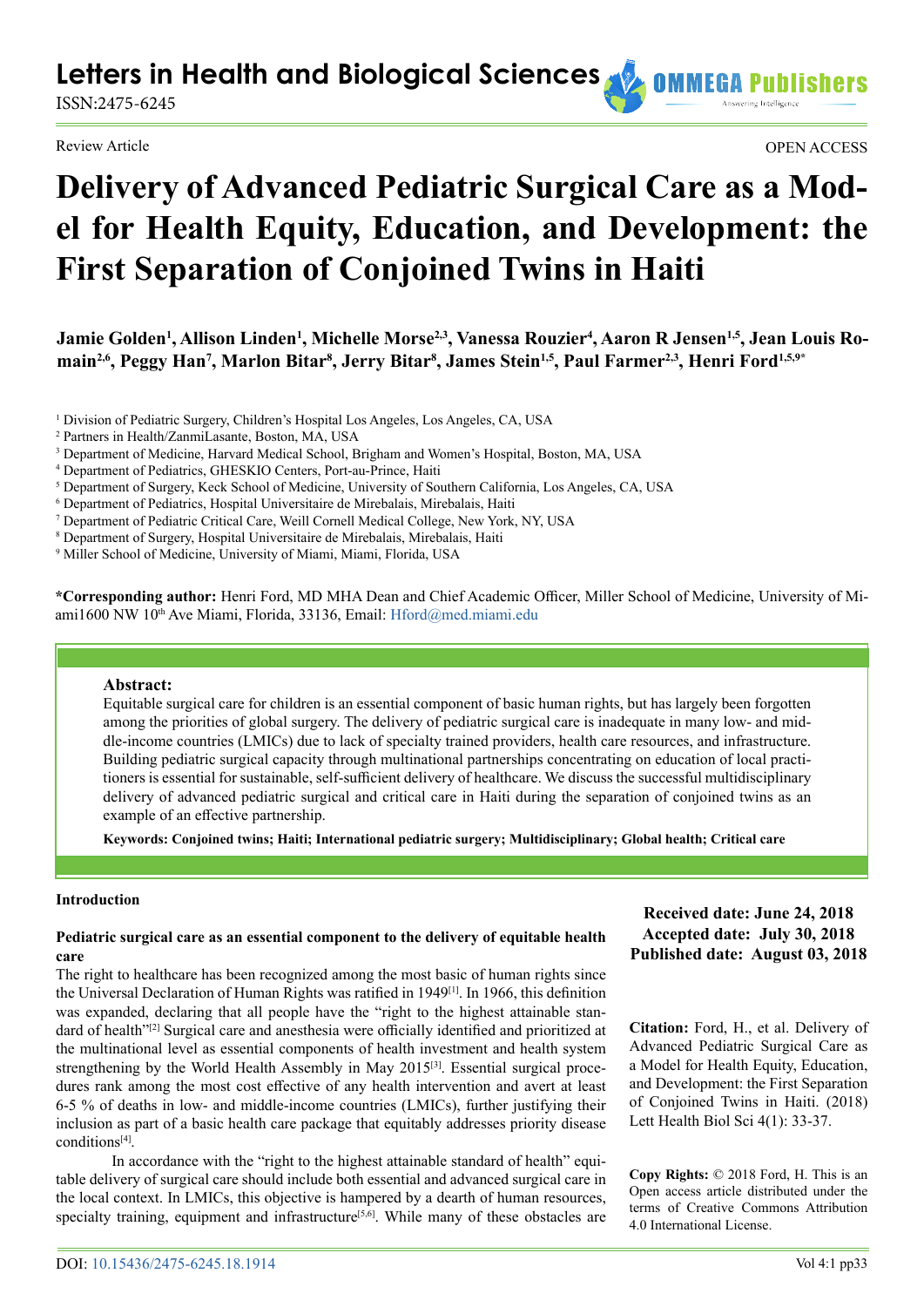**Citation:** Ford, H., et al. Delivery of Advanced Pediatric Surgical Care as a Model for Health Equity, Education, and Development: the First Separation of Conjoined Twins in Haiti. (2018) Lett Health Biol Sci 4(1): 33- 37.

difficult for LMICs to overcome independently, the Declaration of Alma Alta recognizes the power of multidisciplinary, international cooperation in order to achieve the highest attainable standard of health.

Pediatric surgery requires advanced specialty training and is essential to providing equitable delivery of surgical care and reducing infant and child mortality, especially in LMICs where nearly 40-50 % of the population is less than 21 years old[\[7,8\].](#page-4-3) Congenital anomalies and perinatal emergencies are among the most common pediatric pathologies with the former accounting for 25.3-38.8 million disability-adjusted life-years (DALYs) worldwide, as well as 10% of all neonatal deaths glob-ally<sup>[\[9-11\]](#page-4-4)</sup>. Furthermore, congenital anomalies may account for roughly 120 DALYs per 1,000 children<sup>[12]</sup>. Almost 95% of congenital anomalies occur in LMIC<sup>[10]</sup>. Surgery can reduce nearly 60 % of the burden of cost and care for the most prevalent anomalies if comparable outcomes are achieved in LMICs as they are in high-income countries<sup>[8,13]</sup>. Unfortunately, fewer surgical procedures are performed in LMICs compared to high-income countries, even though the former account for the greatest burden of surgical disease globally and the largest proportion of children[\[7,8\].](#page-4-3)

Advanced pediatric surgical care is not available in many LMICs due to a wide variety of factors. As a result, while survival for many neonatal conditions in high-income countries is 80-100 %, the mortality rate in LMICs approaches 80-100%, with mortality from neonatal surgery alone reported as high as 20-30 [%\[7\].](#page-4-3)

## **Pediatric surgical care in Haiti**

Haiti is the poorest country in the western hemisphere<sup>[14]</sup>. On January 12, 2010, a 7.0 Mw magnitude earthquake struck the capital, Port-au-Prince, inflicting significant damage to health facilities and hospitals, straining or incapacitating an already inadequate healthcare infrastructure. Eight years later, and compounded more recently by Hurricane Matthew, the delivery of advanced healthcare to the people of Haiti remains a challenge.

The population of Haiti is 10.4 million with over one third under 14 years of age<sup>[15,16]</sup>. The infant mortality rate in Haiti is 402/1,000 live births, almost 7 times higher than that of the United States.16 There are  $2.3$  physicians per  $10,000$  people, compared to the LMIC average of 5.1 and a global average of  $14.2$ <sup>[\[17\]](#page-4-10)</sup>. The majority of physicians are located in the capital, creating a system of inequitable delivery of healthcare within the country. Many hospitals perform neonatal procedures, but often these are not done by specialty-trained pediatric surgeons and outcomes data are wantin[g\[17\]](#page-4-10). The American Pediatric Surgical Association indicates that the need for pediatric surgeons is 1 per 100,000 children age 0-15 years<sup>[18]</sup>. However, there are only 2 full-time specialty trained pediatric surgeons in Haiti[\[15,16\].](#page-4-9)

Our team works with two hospitals in Haiti that regularly provide pediatric surgical care to the children of Port-au-Prince and the central plateau. Hospital Bernard Mevs - Project Medishare (HBM) is one of Haiti's few trauma, critical care, and rehabilitation hospitals located in the capital. Prior to 2010, HBM was a 10-bed community hospital and clinic. After the earthquake, Project Medishare joined HBM to improve and expand upon treatment of critically ill and injured Haitians. A primary goal of HBM is to train the next generation of Haitian

healthcare providers in order to build capacity and ultimately end the need for foreign medical assistance<sup>[19]</sup>. Despite having only 50-beds, HBM treats 60,000 patients annually, including 3,190 trauma patients. Inpatient pediatric care is provided in a 10-bed pediatric ward, a 4-bed pediatric intensive care unit (ICU), and a 4-bed neonatal ICU. While HBM is located in Port-au-Prince, it often treats patients who have traveled for hours from across the country to receive medical care, highlighting the limited healthcare resources available to those outside of the capital.

In an effort to alleviate some of the disparity in health care, Partners in Health (PIH) and its sister organization in Haiti, ZanmiLasante (ZL), opened a 205,000 square foot, 300-bed public tertiary care hospital in the Central Plateau of Haiti in March 2013, Hospital Universitaire de Mirebalais (HUM). HUM provides advanced medical care reaching more than 3.3 million individuals across the departments of the Central Plateau, Artibonite, Ouest, and countless others who come from other parts of the country. Practitioners at HUM treat approximately 700 patients a day and take a leading role in educating and training doctors, nurses, and health professionals. 20 Both HBM and HUM regularly collaborate with international aid organizations and medical teams in order to advance the care they can provide.

Pediatric surgical training in the local context is a necessary part of delivering equitable health care in Haiti. For the past 8 years, an international team of health care professionals from Children's Hospital Los Angeles (CHLA) and the Keck School of Medicine of the University of Southern California have worked closely with Haitian surgeons, anesthesiologists, pediatricians and nurses at HBM to provide advanced pediatric surgical care to infants and children roughly 5-6 times per year, 7-10 days at a time. This international partnership and collaboration led by Haitian born pediatric surgeon, Dr. Henri Ford, has resulted in significant improvement in the management of complex pediatric surgical patients. In 2014, 1475 operations were performed at HBM, of which 408 were inpatients less than 18 years of age and 187 less than 1 year of age. While most of the complex pediatric surgical operations at HBM were performed by international teams after the earthquake, now the majority of these operations are successfully performed by local surgeons without a pediatric surgeon. The success of these complex pediatric surgical procedures relies on the interactive training and skills transfer provided to Haitian practitioners through this ongoing international collaboration.

Evidence that global partnerships can result in the delivery of safe, advanced surgical care in a resource poor setting is illustrated by our experience involving the separation of conjoined twins in Haiti. This case underscores that delivery of advanced surgical care in LMICs through international collaborations is a component of achieving the highest attainable standard of health in order to contribute to sustainable development.

## **A case study - separation of conjoined twins in Haiti**

**Part 1: The birth of conjoined twins and pre-operative multidisciplinary preparation:** In September 2014, Dr. Christophe Millien, director of obstetrics and gynecology at HUM, diagnosed a triplet pregnancy by ultrasound, with two of the fetuses conjoined at the level of the abdomen, also known as omphalopagus. The frequency of conjoined twins is estimated at 1 in 50,000 gestations, but due to in utero demise the true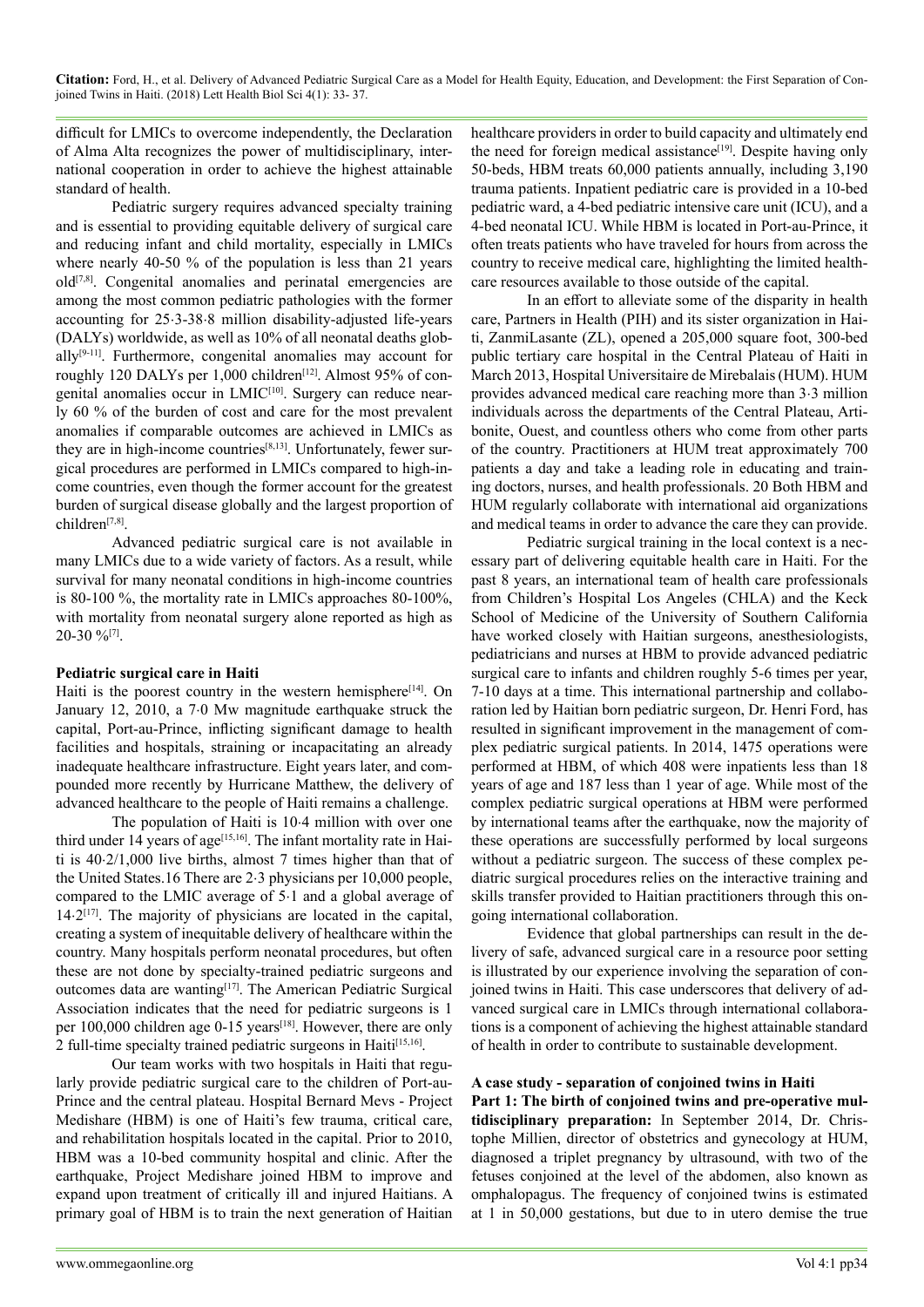

incidence is approximately 1 in  $250,000$  live births<sup>[\[21\]](#page-4-13)</sup>. Separation of conjoined twins is a rare and complex medical procedure and those complexities are amplified in a resource-poor setting. Multiple attempts to find a hospital in the U.S. that would accept the mother, deliver the triplets and separate the conjoined twins were unsuccessful. Nevertheless, HUM and PIH held true to their mission of bringing the benefits of modern medical science to those most in need. They sought to assemble a team of experts to care for the conjoined twins and to perform the separation at HUM. Dr. Millien and his colleagues at PIH / ZL reached out to their international partners, seeking to create a collaborative multinational interdisciplinary team. After reviewing the ultrasound with the Institute for Maternal and Fetal Medicine at CHLA, Ford and colleagues concluded that the triplets would have a reasonable chance at survival if delivery could be delayed as long as possible to ensure viability of the fetuses and maturation of the lungs.

The triplets were born at 36 weeks of gestation via cesarean section at HUM giving the girls organs adequate time to mature. Dr. Ford, in conjunction with colleagues at HUM and CHLA, assessed the twins and formulated plan to ensure that the children would grow and meet their developmental milestones. As the conjoined twins progressed, the decision was made to separate the twins at HUM at six months of age. A team of U.S. and Haitian medical professionals were assembled to assist with the preparation and the procedure. Their goal was the delivery of safe, competent pediatric surgical and critical care to the conjoined twins while transferring knowledge and skills to Haitian medical professionals in order to advance local, self-sufficient care of Haitian children.

The first and arguably most important aspect of the separation was the pre-operative planning. Assembling a multidisciplinary team was key to the success of the procedure. The team included pediatric surgeons, a pediatric plastic surgeon, pediatric anesthesiologists, pediatric intensivists, operating room nurses, ICU nurses, and respiratory therapists from CHLA, Weill Cornell Medical Center, and Florida Hospital who partnered with the local expertise of multidisciplinary Haitian physicians in the specialties of surgery, anesthesia, pediatrics, OB/gyn, pediatric infectious disease, and nursing from HBM, HUM, and the GHESKIO center.

In addition to monthly visits to HUM to monitor the twin's progress, the team established a weekly teleconference with all the key stakeholders in Haiti and the U.S. to review the meticulous details regarding the separation and ensure that the equipment and expertise necessary for the safe and optimal peri-operative care of the twins were in place. The logistics of the operation, around-the-clock post-operative care, and team communication were greatly emphasized. The team was divided into two colors (yellow and red) to clearly delineate which practitioners would stay with each baby throughout the procedure. In May of 2015, once all concerns were properly addressed and the twins were sufficiently healthy for the procedure, the team was mobilized to Mirebalais, Haiti, to perform the first separation of conjoined twins in the country alongside their Haitian colleagues.

**Part 2: Intra-operative communication and teaching**: Direct transfer of knowledge and skills proceeded harmoniously before

and throughout the operation. Multinational anesthesia teams worked side by side to induce anesthesia and intubate the twins. Shortly after beginning, the operation was complicated by an intraoperative episode of cross circulation. This had been anticipated and the anesthesiologists promptly implemented the appropriate measures needed to resuscitate the twins. Expeditious separation of the liver quickly remedied the problem of cross circulation and the twins remained stable throughout the remainder of the separation.

A momentous and inspirational moment in the operating room occurred when the final connecting tissue between the conjoined twins was separated. The twins were placed on separate operating room tables with respective color-coded anesthesiologists, surgeons, and OR nurses in place. The procedure lasted 7 hours and was a success for the girls and a unique chance for Haitian practitioners to work alongside American colleagues in an operation rarely performed in the most advanced hospitals in the world.

**Part 3: Post-operative care:** The timing of the operation coincided with the opening of the ICU at HUM, which provided an opportunity for training and skills transfer in critical care. Post-operatively, the twins were managed in the ICU by a carefully trained team consisting of Haitian and American intensivists, residents, nurses and respiratory therapists. The team was led by pediatric intensivist Dr. Peggy Han who meticulously carried out teaching rounds twice a day, having her Haitian colleagues present the patients. The girls were extubated within 24 hours and for the first time, their mother and father were able to hold them individually. Within two weeks, the girls were discharged from the hospital without any complication. Two-anda-half years after the operation, the triplets and their parents are healthy and happy.

# **Conclusion**

**A call for collaboration and further advancement of pediatric surgical care in haiti:** Our experience illustrates the capacity to deliver safe, advanced surgical care and achieve the highest attainable standard of health within the constraints of a low-resource setting. Alma Alta recognizes the need to involve international collaboration in order to achieve higher standards of health. With likely over 2.5 billion children globally without access to safe surgical care, collaboration of knowledge and transfer of skills across cultures and surgical settings is imperativ[e\[7,8\]](#page-4-3).

Haiti has unique challenges to building surgical capacity. Although the earthquake in 2010 generated billions of dollars in funding and an outpouring of foreign medical aid to provide immediate short-term lifesaving interventions, the nation still lacks adequate infrastructure and resources to meet the population's ongoing medical and surgical needs $[14]$ . It has a vastly underserved population, with fewer than half of the physicians per 10,000 than the LMIC average<sup>[\[17\]](#page-4-10)</sup>. In addition, more than half of its population lives on less than one dollar a day<sup>[14]</sup>. Inadequate primary care systems result in delayed recognition of illness, late presentation and poor follow up of surgical patients. Our experience at HBM and HUM, along with reports from other LMICs, have shown that lack of adequate primary care, long travel times,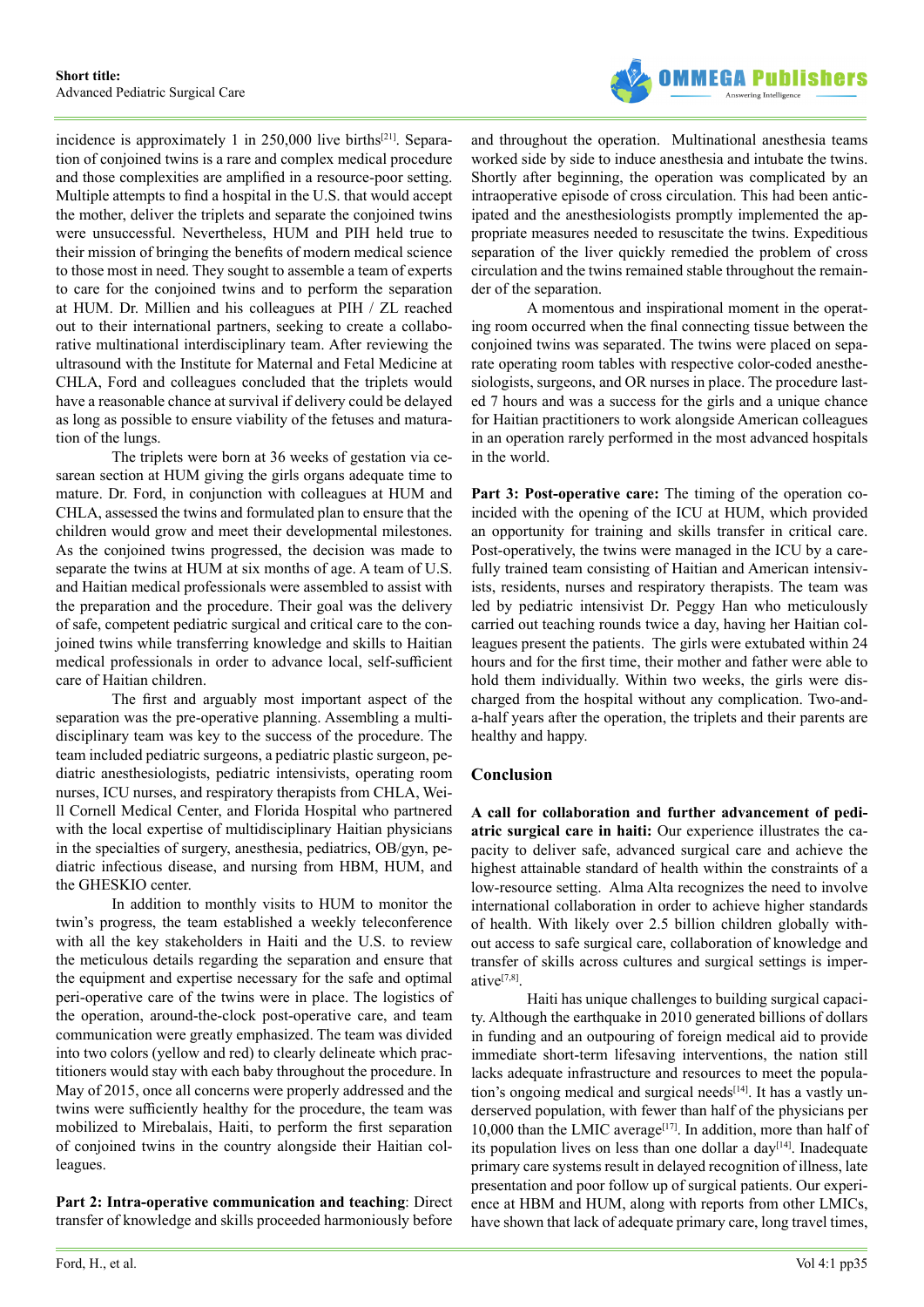**Citation:** Ford, H., et al. Delivery of Advanced Pediatric Surgical Care as a Model for Health Equity, Education, and Development: the First Separation of Conjoined Twins in Haiti. (2018) Lett Health Biol Sci 4(1): 33- 37.

and cost of transportation have caused many children with surgically correctable diseases to have significant delays in diagnosis leading to increased morbidity and mortalit[y\[22-24\]](#page-4-14).

Outcomes for pediatric surgical procedures in other low-income countries show large disparities, especially regarding urgent procedures. In Uganda, intestinal atresia was found to have a 30% mortality rate compared to 4% in the Western literature<sup>[22,25]</sup>. Factors that contribute to pediatric surgical mortality include poor transportation, late presentation, inadequate equipment and facilities, insufficient manpower, inadequate documentation, and poor follow up.23 Pediatric surgical outcomes are better in specialized centers, as outlined by the U.S. Task Force for Children's Surgical Care<sup>[26]</sup>. This illustrates the importance of specialized pediatric surgical training in LMICs, given the huge demographic strain placed on them by children under the age of  $15$ ,<sup>[8]</sup> in whom surgical disease accounts for 6-12% of all pediatric visit[s\[22\].](#page-4-14) These challenges must be addressed in order to adequately care for Haitian children.

To achieve self-sufficient and sustainable pediatric surgical capacity in Haiti, long-term multidisciplinary educational relationships must be formed. Capacity must be built by training local surgeons and practitioners; visiting medical and aid teams can play a significant role during the transition to self-sufficien $cv^{[27]}$ . Barriers to attaining this goal have been identified and must be addressed in Haiti. Lack of personnel trained in pediatric surgery, anesthesia and critical care, cost of patient transport, inadequate referral systems, social barriers, and inadequate infrastructure must be improved<sup>[28]</sup>. Academic medical centers have successfully formed partnerships with teaching hospitals in LMICs to improve capacity building. They have done so by recognizing the need for an approach emphasizing multidisciplinary clinical involvement concentrating on local needs while collaborating on research, measuring outcomes, creating longitudinal education programs and working within an existing training infrastructur[e\[27-30\].](#page-4-17) Our experience at HBM over the past 8 years, and more recently at HUM, demonstrates that this approach is not only feasible, but can result in significant improvement in the quality of surgical care for infants and children with a variety of complex surgical conditions. By mobilizing teams across multiple academic medical centers to work alongside Haitian practitioners in order to provide safe surgical care for a complex pediatric surgical condition, the principle of a global standard of pediatric surgical care became a reality.

The first separation of conjoined twins in Haiti as an international multidisciplinary collaboration attracted media attention, local and international support and the recognition of the Haitian and U.S. governments. The success of this operation was a great source of pride for an entire country whose infrastructure had crumbled years earlier. The operation symbolized the advancement of healthcare in a nation that had to rebuild itself from significant damage. Indeed, it reflects in part the culmination of more than 7 years of capacity building by this international team to provide advanced pediatric surgical care in a country that has only 2 specialty-trained pediatric surgeons to care for 3-6 million children.

In addition to giving two Haitian children the opportunity to live a normal life, the purpose of performing the surgery in Haiti was to stimulate momentum for providing advanced, local pediatric surgical care. The separation of the twins is likely one of the most complex pediatric surgical cases that have been performed in Haiti and allowed for the transfer of knowledge and skills to Haitian practitioners in order to advance local self-sufficient care and delivery of equitable health care in Haiti. Through the precedent already established at HBM and HUM, the conjoined twins separation, as well as ongoing reinforcement of acquired knowledge and skills through frequent hands on interactions, we hope to improve the ability of local practitioners to deliver advanced pediatric surgical care to Haitian children in a self-sustainable model. While our work promoting pediatric surgical care in Haiti is far from complete, we hope the first separation of conjoined twins in Haiti leaves a legacy of knowledge, teaching, communication, collaboration, and pride in caring for Haitian children.

## **Acknowledgments**

The authors would like to recognize the contributions of the entire team who helped make this collaboration possible. From CHLA/USC: Henri Ford, James Stein, Aaron Jensen, Andre Panossian, Joanna Greene, Duc Nguyen, Abhishek Karnwal, Christa Grant, Joanna Lim, Jamie Golden, Jennifer DeVera, Melinda Dizon, Caitlin Fitzgibbons, Jodi Brown, Maxine Ogbaa, Nhu Tran, and Dana Baxter. From Weill Cornell Medical College: Peggy Han. From HUM/ZanmiLasante: Maclee Jean Louis, Jean Louis Romain, Millien Christophe, Michelle Morse, Marc Julimesse, Marie Paul, Jessie Bertrand, Samahel Joseph, Martin Elie, Monette Valliere, Gesner Ferdinand, Toni Eyssallenne, Angeline Charles, Jenny Robert, Corey McManus, Sara Stulac, and Edgard Joseph. From GHESKIO Centers: Vanessa Rouzier. From HBM-Project Medishare: Marlon Bitar, Jerry Bitar, PrinciaGoretty Boyer Jean-Baptiste, Pillar Bien-Amie, Martin Elie, and Jennifer Rogers. From Florida Hospital: Patricia Robinson, Diane Sherman, Colleen Macayak, Donna Elkins, Cindy Truit, Steve Yost, Monty Jacobs, John West, and Jessica Cain. From Children's Hospital Oakland: Jana Chu, Erine Devine, and Rebecca Hines. From Boston Children's Hospital: Michelle Lebreque, Anna Gluckman, and Dennis Rosen. From Partners in Health: Paul Farmer. Thank you for all that you do.

## **Author Contribution**

All authors contributed to the design and/or the planning, separation of conjoined twins, and follow up care. Dr. Ford and Dr. Golden contributed to data collection. Dr. Ford, Dr. Golden, and Dr. Linden wrote the manuscript and all authors contributed to editing and revising the manuscript

## **Declaration of Interests**

There are no conflicts of interest to report. No funding was received for this manuscript.

## **References**

<span id="page-3-0"></span>1. Backman, G., Hunt, P., Khosla, R., et al. Health systems and the right to health: an assessment of 194 countries. (2008) Lancet 372(9655): 2047-2085.

<span id="page-3-1"></span>[Pubmed](https://www.ncbi.nlm.nih.gov/pubmed/19097280)| [Crossref|](https://doi.org/10.1016/S0140-6736(08)61781-X) Others

2. International Covenant on Economic, Social and Cultural Rights. (1996) United Nations Human Rights. Pubmed| Crossref| [Others](https://www.ohchr.org/en/professionalinterest/pages/cescr.aspx)